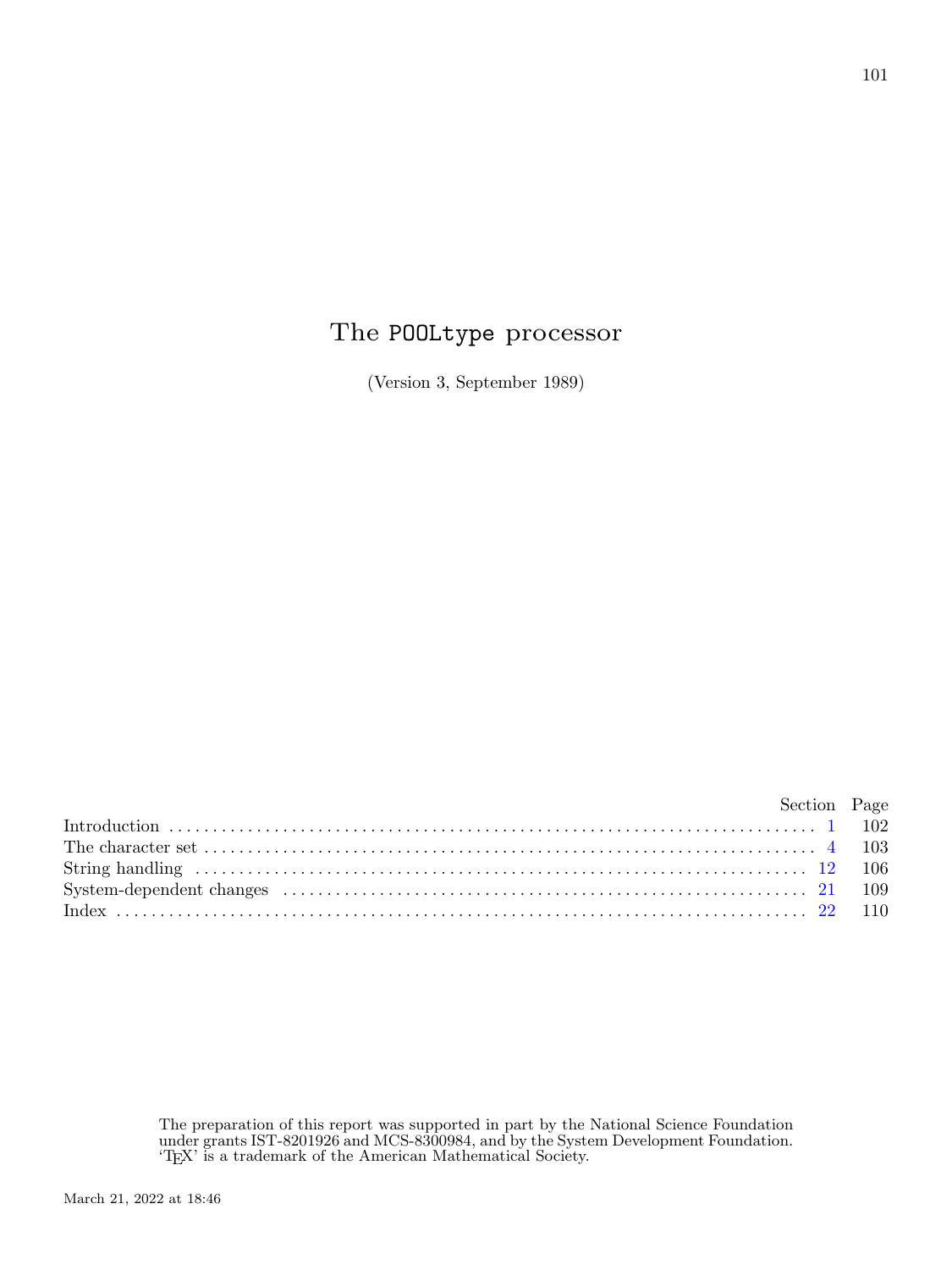<span id="page-1-0"></span>1. Introduction. The POOLtype utility program converts string pool files output by TANGLE into a slightly more symbolic format that may be useful when TANGLEd programs are being debugged.

It's a pretty trivial routine, but people may want to try transporting this program before they get up enough courage to tackle T<sub>E</sub>X itself. The first  $256$  strings are treated as T<sub>E</sub>X treats them, using routines copied from T<sub>E</sub>X82.

2. POOLtype is written entirely in standard Pascal, except that it has to do some slightly system-dependent character code conversion on input and output. The input is read from *pool-file*, and the output is written on *output*. If the input is erroneous, the *output* file will describe the error.

program  $\textit{POOLtype}\left(\textit{pool_file}, \textit{output}\right);$ label 9999; { this labels the end of the program } type  $\langle$  Types in the outer block [5](#page-2-0) $\rangle$ var  $\langle$  Globals in the outer block  $\langle$   $\rangle$ **procedure** *initialize*; {this procedure gets things started properly } var  $\langle$  Local variables for initialization [6](#page-2-0) $\rangle$ **begin**  $\langle$  Set initial values of key variables  $\langle$ end;

3. Here are some macros for common programming idioms.

define  $incr(\texttt{\#}) \equiv \texttt{\#} \leftarrow \texttt{\#} + 1$  {increase a variable by unity} define  $decr(\texttt{\#}) \equiv \texttt{\#} \leftarrow \texttt{\#} - 1$  { decrease a variable by unity } define  $do\_nothing \equiv \{$  empty statement  $\}$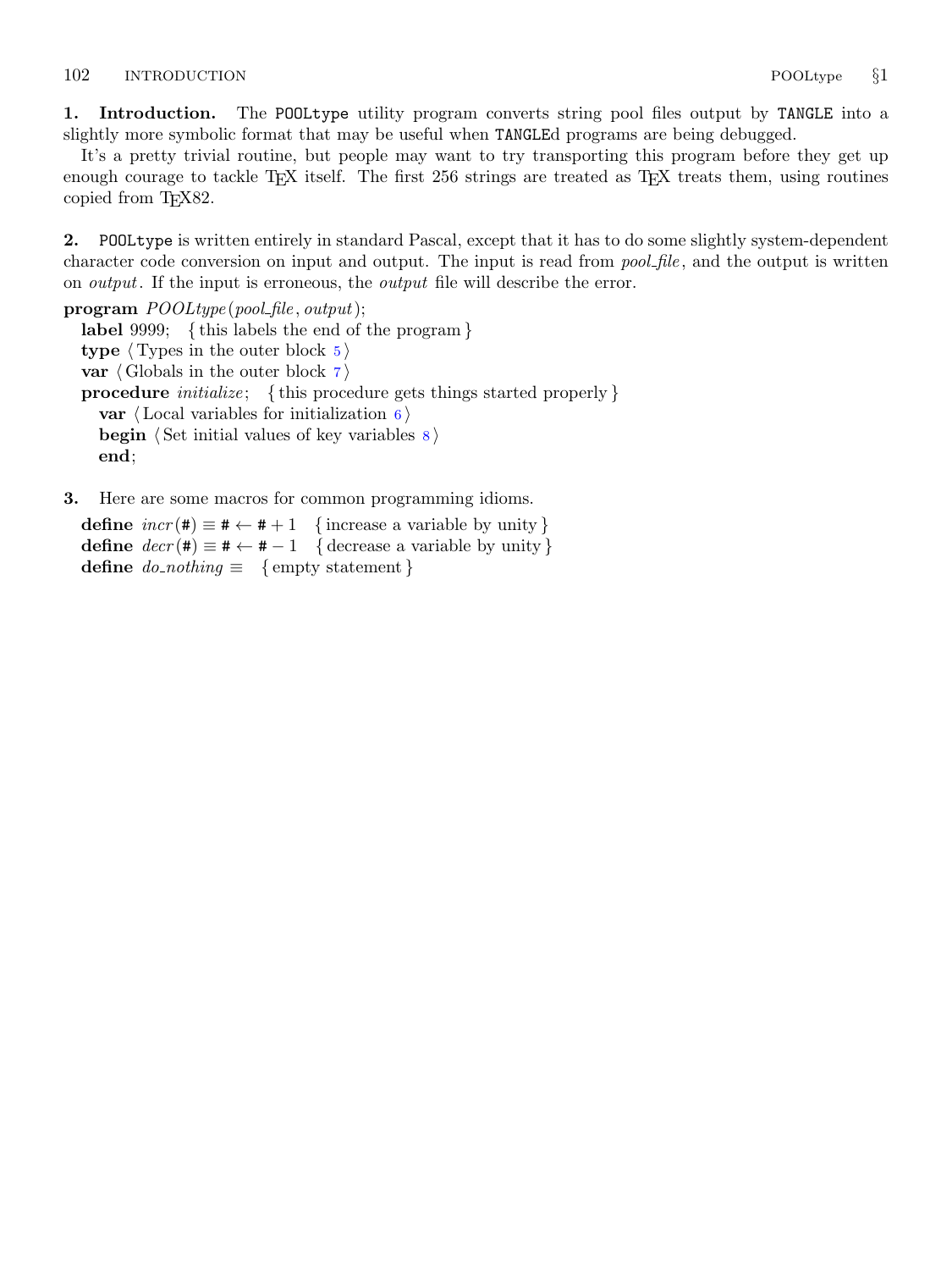<span id="page-2-0"></span>4. The character set. (The following material is copied verbatim from T<sub>E</sub>X82. Thus, the same systemdependent changes should be made to both programs.)

In order to make TEX readily portable to a wide variety of computers, all of its input text is converted to an internal eight-bit code that includes standard ASCII, the "American Standard Code for Information Interchange." This conversion is done immediately when each character is read in. Conversely, characters are converted from ASCII to the user's external representation just before they are output to a text file.

Such an internal code is relevant to users of TEX primarily because it governs the positions of characters in the fonts. For example, the character 'A' has ASCII code  $65 = 101$ , and when T<sub>E</sub>X typesets this letter it specifies character number 65 in the current font. If that font actually has 'A' in a different position, T<sub>EX</sub> doesn't know what the real position is; the program that does the actual printing from  $T_F X$ 's deviceindependent files is responsible for converting from ASCII to a particular font encoding.

TEX's internal code also defines the value of constants that begin with a reverse apostrophe; and it provides an index to the \catcode, \mathcode, \uccode, \lccode, and \delcode tables.

5. Characters of text that have been converted to T<sub>E</sub>X's internal form are said to be of type  $ASCH\_{code}$ , which is a subrange of the integers.

 $\langle$  Types in the outer block 5  $\rangle \equiv$ 

 $ASCII\_code = 0$ ... 255; { eight-bit numbers }

This code is used in section [2](#page-1-0).

6. The original Pascal compiler was designed in the late 60s, when six-bit character sets were common, so it did not make provision for lowercase letters. Nowadays, of course, we need to deal with both capital and small letters in a convenient way, especially in a program for typesetting; so the present specification of T<sub>E</sub>X has been written under the assumption that the Pascal compiler and run-time system permit the use of text files with more than 64 distinguishable characters. More precisely, we assume that the character set contains at least the letters and symbols associated with ASCII codes  $\angle 40$  through  $\angle 176$ ; all of these characters are now available on most computer terminals.

Since we are dealing with more characters than were present in the first Pascal compilers, we have to decide what to call the associated data type. Some Pascals use the original name *char* for the characters in text files, even though there now are more than 64 such characters, while other Pascals consider *char* to be a 64-element subrange of a larger data type that has some other name.

In order to accommodate this difference, we shall use the name text-char to stand for the data type of the characters that are converted to and from *ASCII* code when they are input and output. We shall also assume that text char consists of the elements  $chr(first.text \dots char)$  through  $chr(last.text \dots char)$ , inclusive. The following definitions should be adjusted if necessary.

define  $text_{\text{c}.\text{char}} \equiv char$  {the data type of characters in text files } define first text char = 0 { ordinal number of the smallest element of text char } define *last\_text\_char* = 255 { ordinal number of the largest element of *text\_char* }

 $\langle$  Local variables for initialization 6  $\rangle \equiv$ 

i: integer ;

This code is used in section [2](#page-1-0).

7. The TEX processor converts between ASCII code and the user's external character set by means of arrays xord and xchr that are analogous to Pascal's ord and chr functions.

```
\langle Globals in the outer block \langle 7 \rangle \equivxord: array [text{\n<i>char</i>] of <i>ASCII</i> <i>code</i>; {species conversion of input characters}xchr: array [ASCII_code] of text char; { specifies conversion of output characters }
See also sections 12, 13, and 18.
This code is used in section 2.
```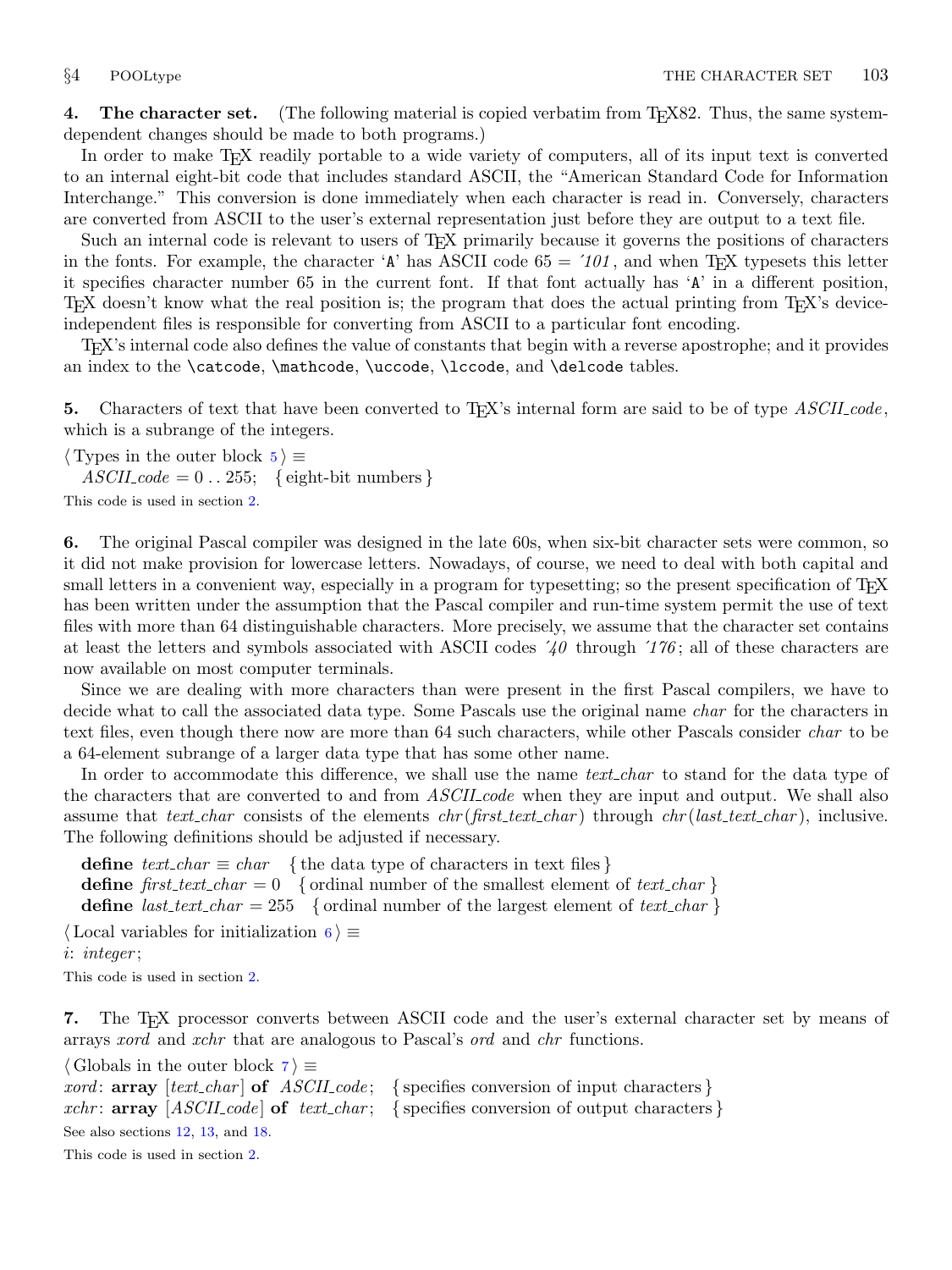<span id="page-3-0"></span>8. Since we are assuming that our Pascal system is able to read and write the visible characters of standard ASCII (although not necessarily using the ASCII codes to represent them), the following assignment statements initialize the standard part of the *xchr* array properly, without needing any system-dependent changes. On the other hand, it is possible to implement T<sub>E</sub>X with less complete character sets, and in such cases it will be necessary to change something here.

```
\langle Set initial values of key variables \langle i ≡
```
 $xchr\left[\left(40\right] \leftarrow \left[1\right]; xchr\left[\left(41\right] \leftarrow \left[1\right]; xchr\left[\left(42\right] \leftarrow \left[1\right]; xchr\left[\left(43\right] \leftarrow \left[4\right]; xchr\left[\left(44\right] \leftarrow \left[3\right]; xchr\left[\left[44\right] \leftarrow \left[3\right]; xchr\left[\left[44\right] \leftarrow \left[3\right]; xchr\left[\left[44\right] \leftarrow \left[3\right]; xchr\left[\left[44\right] \leftarrow \left[3\right]; xchr\left[\left[44\right] \leftarrow \left[3\right];$  $xchr['45] \leftarrow \text{``\&$~; xchr['46] \leftarrow \text{``\&$~; xchr['47] \leftarrow \text{''''};}$  $xchr[50] \leftarrow \checkmark$ ;  $xchr[51] \leftarrow \checkmark$ ;  $xchr[52] \leftarrow \checkmark$ ;  $xchr[53] \leftarrow \checkmark$ ;  $xchr[54] \leftarrow \checkmark$ ;  $xchr['55] \leftarrow -$ ;  $xchr['56] \leftarrow -$ ;  $xchr['57] \leftarrow '$  $xchr[60] \leftarrow$  '0';  $xchr[61] \leftarrow$  '1';  $xchr[62] \leftarrow$  '2';  $xchr[63] \leftarrow$  '3';  $xchr[64] \leftarrow$  '4';  $xchr['65] \leftarrow '5'; xchr['66] \leftarrow '6'; xchr['67] \leftarrow '7';$  $xchr[70] \leftarrow$  '8';  $xchr[71] \leftarrow$  '9';  $xchr[72] \leftarrow$  ':';  $xchr[73] \leftarrow$ '; ';  $xchr[74] \leftarrow$ '<';  $xchr['75] \leftarrow \equiv$ ;  $xchr['76] \leftarrow \sim$ ;  $xchr['77] \leftarrow \sim$ ?;  $xchr['100] \leftarrow$   $\infty$ ;  $xchr['101] \leftarrow$   $\infty$ ;  $xchr['102] \leftarrow \infty$ ;  $xchr['103] \leftarrow \infty$ ;  $xchr['104] \leftarrow \infty$ ;  $xchr['105] \leftarrow \text{`E'}; xchr['106] \leftarrow \text{`F'}; xchr['107] \leftarrow \text{`G'};$  $xchr['110] \leftarrow \text{`H'}; xchr['111] \leftarrow \text{`I'}; xchr['112] \leftarrow \text{`J'}; xchr['113] \leftarrow \text{`K'}; xchr['114] \leftarrow \text{`L'};$  $xchr['115] \leftarrow \gamma' xchr['116] \leftarrow \gamma' xchr['117] \leftarrow \gamma'$ ;  $xchr[120] \leftarrow \text{`P'}; xchr[121] \leftarrow \text{`Q'}; xchr[122] \leftarrow \text{`R'}; xchr[123] \leftarrow \text{`S'}; xchr[124] \leftarrow \text{`T'};$  $xchr['125] \leftarrow \text{`U'}$ ;  $xchr['126] \leftarrow \text{`V'}$ ;  $xchr['127] \leftarrow \text{`W'}$ ;  $xchr['130] \leftarrow \text{`X'}; xchr['131] \leftarrow \text{`Y'}; xchr['132] \leftarrow \text{`Z'}; xchr['133] \leftarrow \text{`[}'; xchr['134] \leftarrow \text{`Y'};$  $xchr['135] \leftarrow$   $\cdot$ ]  $\cdot$ ;  $xchr['136] \leftarrow \cdot\cdot\cdot$ ;  $xchr['137] \leftarrow \cdot\cdot\cdot$ ;  $xchr[140] \leftarrow \cap$ ;  $xchr[141] \leftarrow$   $a$ ;  $xchr[142] \leftarrow b$ ;  $xchr[143] \leftarrow c$ ;  $xchr[144] \leftarrow a$ ;  $xchr['145] \leftarrow$  ´e´;  $xchr['146] \leftarrow$  ´f´;  $xchr['147] \leftarrow$  ´g´;  $xchr['150] \leftarrow \text{`h'}; xchr['151] \leftarrow \text{`i'}; xchr['152] \leftarrow \text{`j'}; xchr['153] \leftarrow \text{`k'}; xchr['154] \leftarrow \text{`1'};$  $xchr['155] \leftarrow \text{`m`; } xchr['156] \leftarrow \text{`n`; } xchr['157] \leftarrow \text{`o`;}$  $xchr['160] \leftarrow \text{`p'}; xchr['161] \leftarrow \text{`q'}; xchr['162] \leftarrow \text{`r'}; xchr['163] \leftarrow \text{`s'}; xchr['164] \leftarrow \text{`t'};$  $xchr['165] \leftarrow \text{`u'}; xchr['166] \leftarrow \text{`v'}; xchr['167] \leftarrow \text{`w'};$  $xchr['170] \leftarrow x$ ;  $xchr['171] \leftarrow y$ ;  $xchr['172] \leftarrow z$ ;  $xchr['173] \leftarrow \{x; xchr['174] \leftarrow 1$ ;  $xchr['175] \leftarrow {\text{`}$}$ ;  $xchr['176] \leftarrow {\text{`}$}$ ;

See also sections [10](#page-4-0), [11,](#page-4-0) and [14.](#page-5-0)

This code is used in section [2](#page-1-0).

9. Some of the ASCII codes without visible characters have been given symbolic names in this program because they are used with a special meaning.

define  $null\_code = 0$  {ASCII code that might disappear} define carriage\_return =  $'15$  {ASCII code used at end of line} define *invalid\_code* =  $'177$  {ASCII code that many systems prohibit in text files }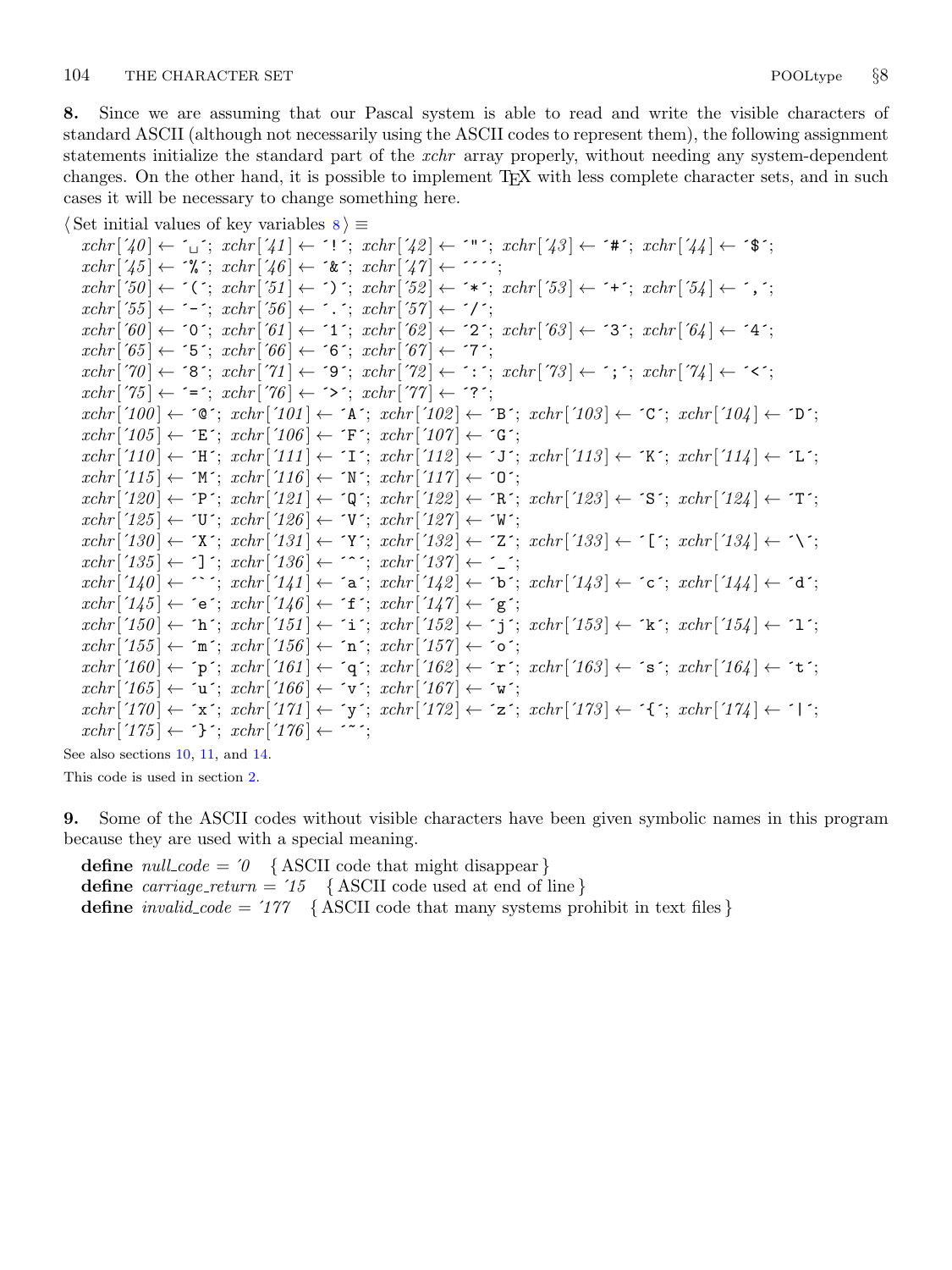<span id="page-4-0"></span>10. The ASCII code is "standard" only to a certain extent, since many computer installations have found it advantageous to have ready access to more than 94 printing characters. Appendix C of The T<sub>E</sub>Xbook gives a complete specification of the intended correspondence between characters and TEX's internal representation.

If TEX is being used on a garden-variety Pascal for which only standard ASCII codes will appear in the input and output files, it doesn't really matter what codes are specified in  $xchr[0 \dots 37]$ , but the safest policy is to blank everything out by using the code shown below.

However, other settings of *xchr* will make T<sub>E</sub>X more friendly on computers that have an extended character set, so that users can type things like '≠' instead of '\ne'. People with extended character sets can assign codes arbitrarily, giving an *xchr* equivalent to whatever characters the users of T<sub>E</sub>X are allowed to have in their input files. It is best to make the codes correspond to the intended interpretations as shown in Appendix C whenever possible; but this is not necessary. For example, in countries with an alphabet of more than 26 letters, it is usually best to map the additional letters into codes less than  $40$ . To get the most "permissive" character set, change  $\sim \text{I}$ " on the right of these assignment statements to  $chr(i)$ .

 $\langle$  Set initial values of key variables [8](#page-3-0)  $\rangle$  +≡ for  $i \leftarrow 0$  to '37 do  $xchr[i] \leftarrow \sim$ ' for  $i \leftarrow 777$  to  $377$  do  $xchr[i] \leftarrow \gamma$ ;

11. The following system-independent code makes the *xord* array contain a suitable inverse to the information in xchr. Note that if  $xchr[i] = xchr[j]$  where  $i < j < 177$ , the value of  $xord[xchr[i]]$  will turn out to be j or more; hence, standard ASCII code numbers will be used instead of codes below  $\angle 40$  in case there is a coincidence.

 $\langle$  Set initial values of key variables  $\langle$   $\rangle$  + $\equiv$ 

for  $i \leftarrow$  first\_text\_char to last\_text\_char do xord  $[chr(i)] \leftarrow invalid\_code;$ for  $i \leftarrow 200$  to 377 do  $xord[xchr[i]] \leftarrow i;$ for  $i \leftarrow 0$  to  $\text{'}176$  do  $\text{ } x \text{ } ord} [x \text{ } chr [i]] \leftarrow i;$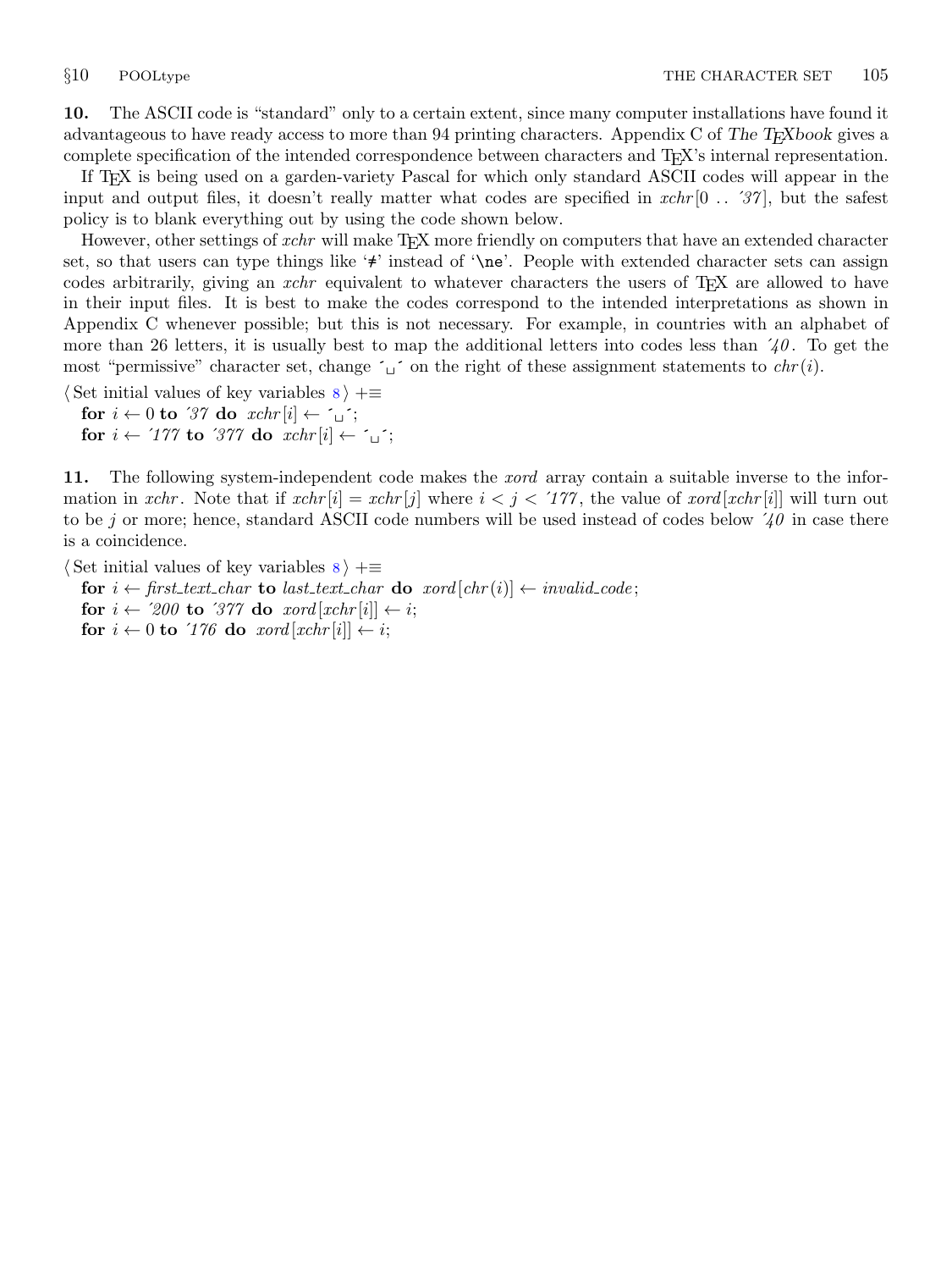<span id="page-5-0"></span>12. String handling. (The following material is copied from the *get\_strings\_started* procedure of T<sub>F</sub>X82, with slight changes.)

 $\langle$  Globals in the outer block [7](#page-2-0)  $\rangle$  +≡  $k, l: 0 \ldots 255; \{ small indices or counters \}$ m, n: text\_char; { characters input from pool\_file } s: integer; { number of strings treated so far }

13. The global variable *count* keeps track of the total number of characters in strings.

 $\langle$  Globals in the outer block  $\langle$  [7](#page-2-0)  $\rangle$  += *count: integer*; { how long the string pool is, so far }

```
14. \langle Set initial values of key variables 8 \rangle + \equivcount \leftarrow 0;
```
15. This is the main program, where POOLtype starts and ends.

```
define abort(\#) \equivbegin write\_ln(#); goto 9999;
         end
```

```
begin initialize;
  \langle Make the first 256 strings 16\rangle;
  s \leftarrow 256;
  19);
  write\_ln( (\cdot (\cdot, count: 1, \cdot<sub>u</sub>characters<sub>u</sub>in<sub>u</sub>all.) \cdot);
9999: end.
```

```
16. define lc\_hex (#) \equiv l \leftarrow #;
            if l < 10 then l \leftarrow l + "0" else l \leftarrow l - 10 + "a"
\langle Make the first 256 strings 16 \rangle \equivfor k \leftarrow 0 to 255 do
      begin write (k:3, \tilde{ } \cdot \underline{ } \cdot \underline{ } \cdot \underline{ } \cdot \dot{ } \cdot ; l \leftarrow k;if ((Character k cannot be printed 17)) then
         begin write(xchr["^"], xchr["^");
         if k < 100 then l \leftarrow k + 100else if k < 200 then l \leftarrow k - 100else begin lc\_hex(k \text{ div } 16); write (xchr[l]); lc\_hex(k \text{ mod } 16); incr(count);end;
         count \leftarrow count + 2;end;
      if l = """" then write(xchr[l], xchr[l])else write(xchr[l]);\textit{incr}(count); \textit{write\_ln}(\text{``"~)};end
This code is used in section 15.
```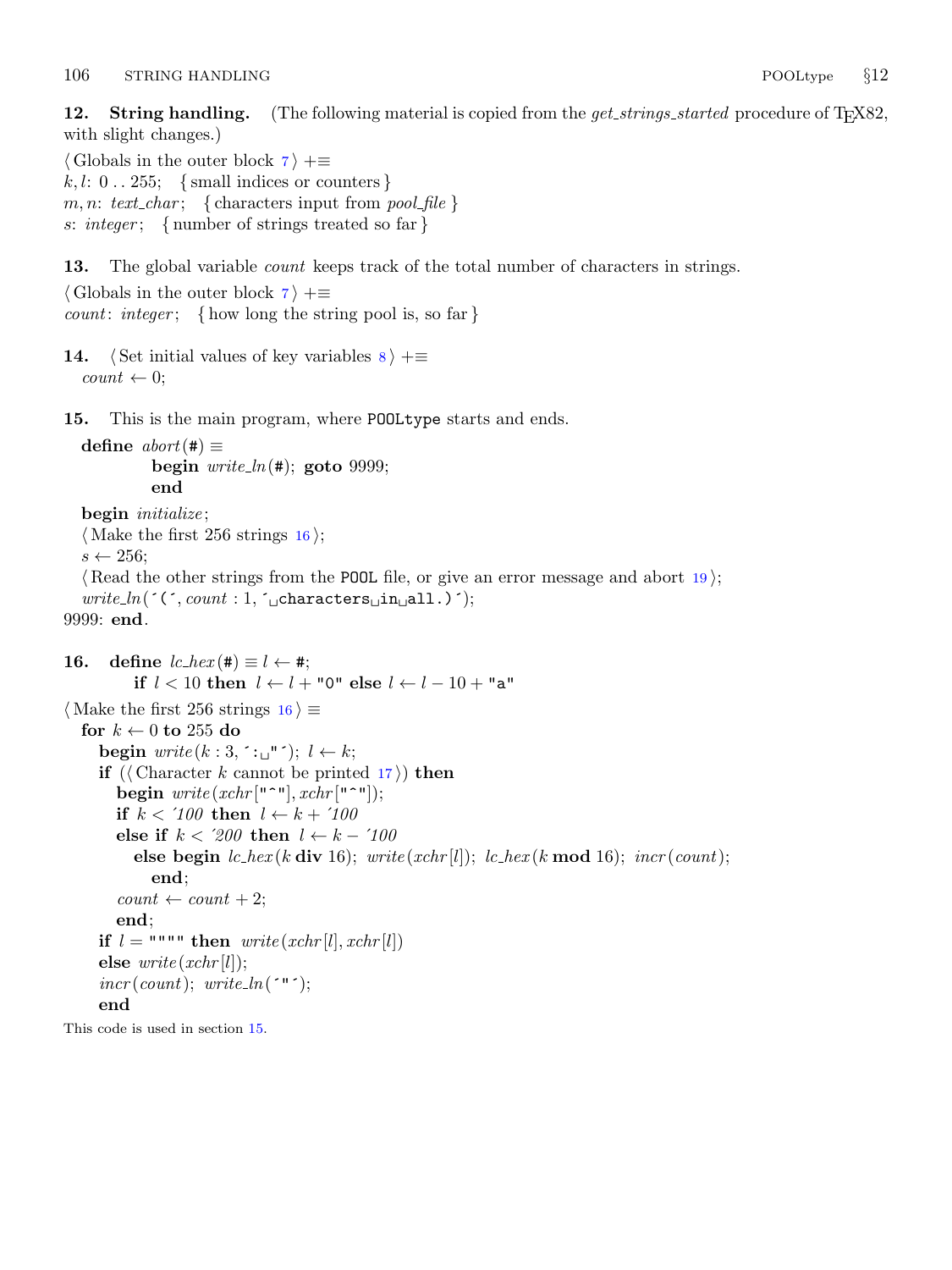<span id="page-6-0"></span>17. The first 128 strings will contain 95 standard ASCII characters, and the other 33 characters will be printed in three-symbol form like '^^A' unless a system-dependent change is made here. Installations that have an extended character set, where for example  $xchr'[32] = \mathbf{1} \cdot \mathbf{1}$ , would like string  $32$  to be the single character '32 instead of the three characters '136, '136, '132 ( $\sim$ Z). On the other hand, even people with an extended character set will want to represent string  $'15$  by  $\gamma^M$ , since  $'15$  is *carriage\_return*; the idea is to produce visible strings instead of tabs or line-feeds or carriage-returns or bell-rings or characters that are treated anomalously in text files.

Unprintable characters of codes  $128-255$  are, similarly, rendered  $\sim 80-\sim f$ ff.

The boolean expression defined here should be  $true$  unless T<sub>E</sub>X internal code number  $k$  corresponds to a non-troublesome visible symbol in the local character set. An appropriate formula for the extended character set recommended in The T<sub>E</sub>Xbook would, for example, be ' $k \in [0, 10, 12, 14, 15, 33, 177, \ldots, 377]$ '. If character k cannot be printed, and  $k < 200$ , then character  $k + 100$  or  $k - 100$  must be printable; moreover, ASCII codes [´41 . . ´46 , ´60 . . ´71 , ´136 , ´141 . . ´146 , ´160 . . ´171 ] must be printable. Thus, at least 80 printable characters are needed.

 $\langle$  Character k cannot be printed 17 $\rangle \equiv$ 

 $(k < "u$ <sup>"</sup>)  $\vee (k > "u$ "

This code is used in section [16](#page-5-0).

18. When the WEB system program called TANGLE processes a source file, it outputs a Pascal program and also a string pool file. The present program reads the latter file, where each string appears as a two-digit decimal length followed by the string itself, and the information is output with its associated index number. The strings are surrounded by double-quote marks; double-quotes in the string itself are repeated.

 $\langle$  Globals in the outer block  $\langle$  [7](#page-2-0)  $\rangle$  +=

pool file: packed file of text char; { the string-pool file output by TANGLE} xsum: boolean; { has the check sum been found?}

19. {Read the other strings from the POOL file, or give an error message and abort  $19$   $\equiv$  $reset(pool_{\text{file}}); \ xsum \leftarrow false;$ if  $eof (pool_{\text{file}})$  then  $abort('!_{\sqcup}\text{I}_{\sqcup}can 't_{\sqcup}read_{\sqcup}the_{\sqcup}POL_{\sqcup}file.$ ; repeat  $\langle$  Read one string, but abort if there are problems [20](#page-7-0) $\rangle$ ; until xsum; if  $\neg\text{cof}(\text{pool}\_\text{file})$  then  $\text{abort}(\ulcorner !\text{`There} \urcorner s\text{`junk}\_\text{affter}\_\text{the} \text{check}\_\text{isum} \urcorner)$ 

This code is used in section [15](#page-5-0).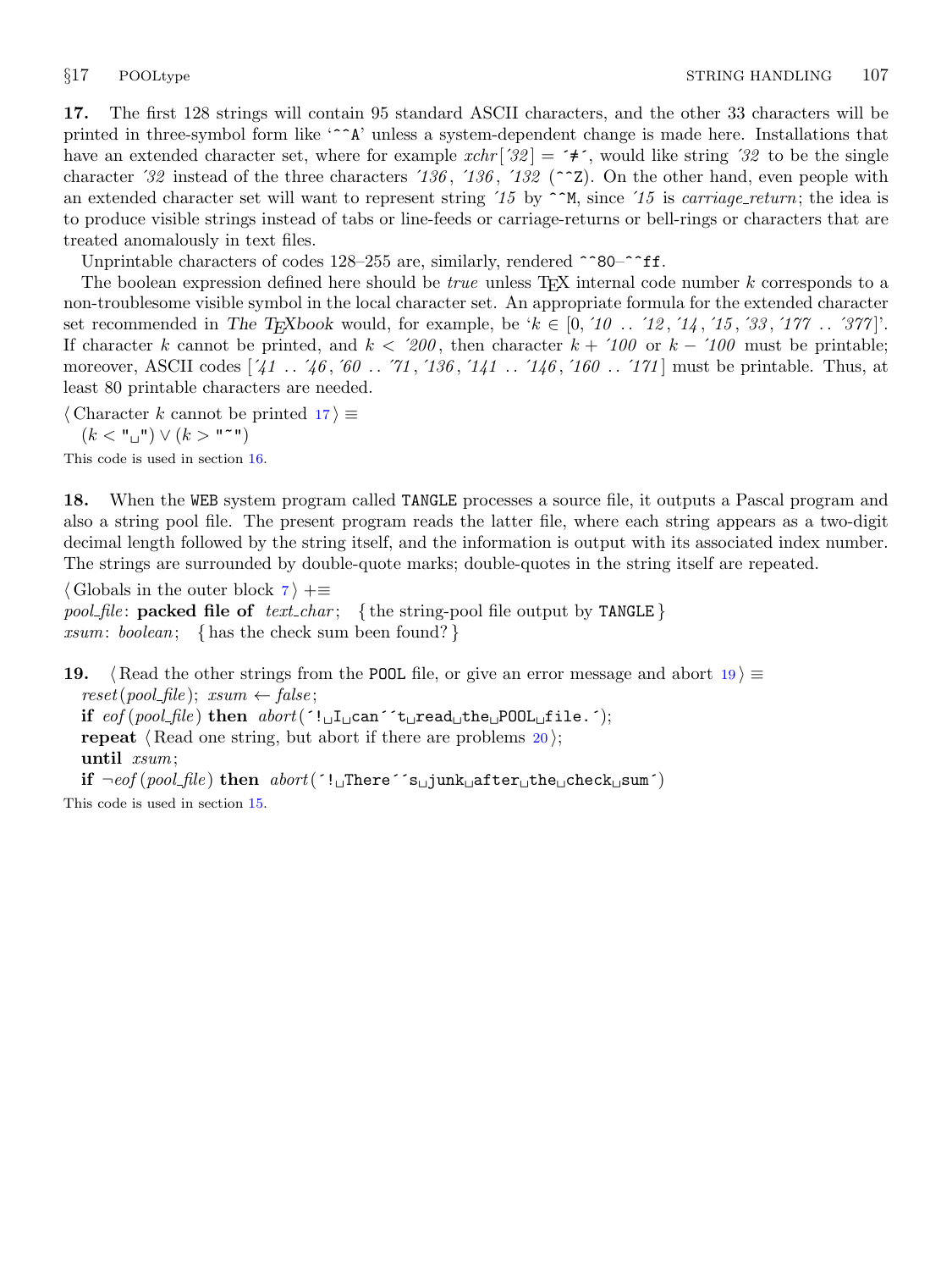```
20. \langle Read one string, but abort if there are problems 20 \rangle \equivif eof (pool_file) then abort('! \_P00L \_file \_contained \_no \_check \_new;
   read (pool_{\text{file}}, m, n); {read two digits of string length }
  if m \neq <sup>*</sup>*´ then
     begin if (xord[m] < "0") \vee (xord[m] > "9") \vee (xord[n] < "0") \vee (xord[n] > "9") then
        abort('!<sub>U</sub>POOL<sub>U</sub>line<sub>U</sub>doesn´<sup>'</sup>t
Ubegin
Uwith
Utwo
Udigits<sup>'</sup>);
     l \leftarrow x \text{ord}[m] * 10 + x \text{ord}[n] - "0" * 11; \text{ {compute the length }}write(s: 3, \frown: \sqcup " \frown); count \leftarrow count + l;for k \leftarrow 1 to l do
        begin if \epsilonoln(pool_file) then
           begin write ln('"); abort('! That POOL line was too short');
           end;
        read (pool_{\text{file}}, m); \ write (xchr[xord[m]]);if xord[m] = """" then write(xchr["""");
        end;
     write_ln(\zeta"\zeta); incr(s);
     end
  else xsum \leftarrow true;read\_ln(pool\_file)This code is used in section 19.
```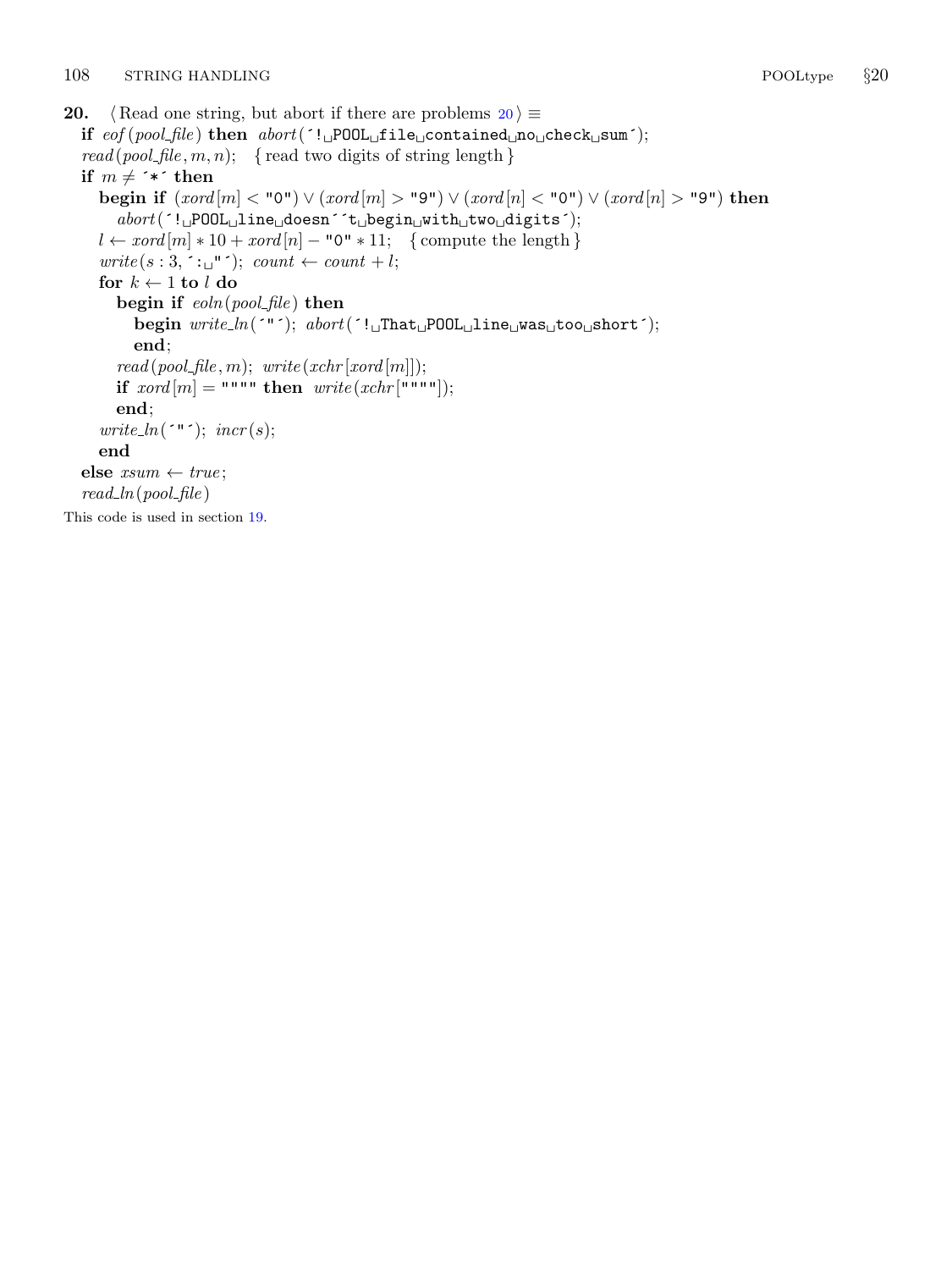<span id="page-8-0"></span>21. System-dependent changes. This section should be replaced, if necessary, by changes to the program that are necessary to make POOLtype work at a particular installation. It is usually best to design your change file so that all changes to previous sections preserve the section numbering; then everybody's version will be consistent with the printed program. More extensive changes, which introduce new sections, can be inserted here; then only the index itself will get a new section number.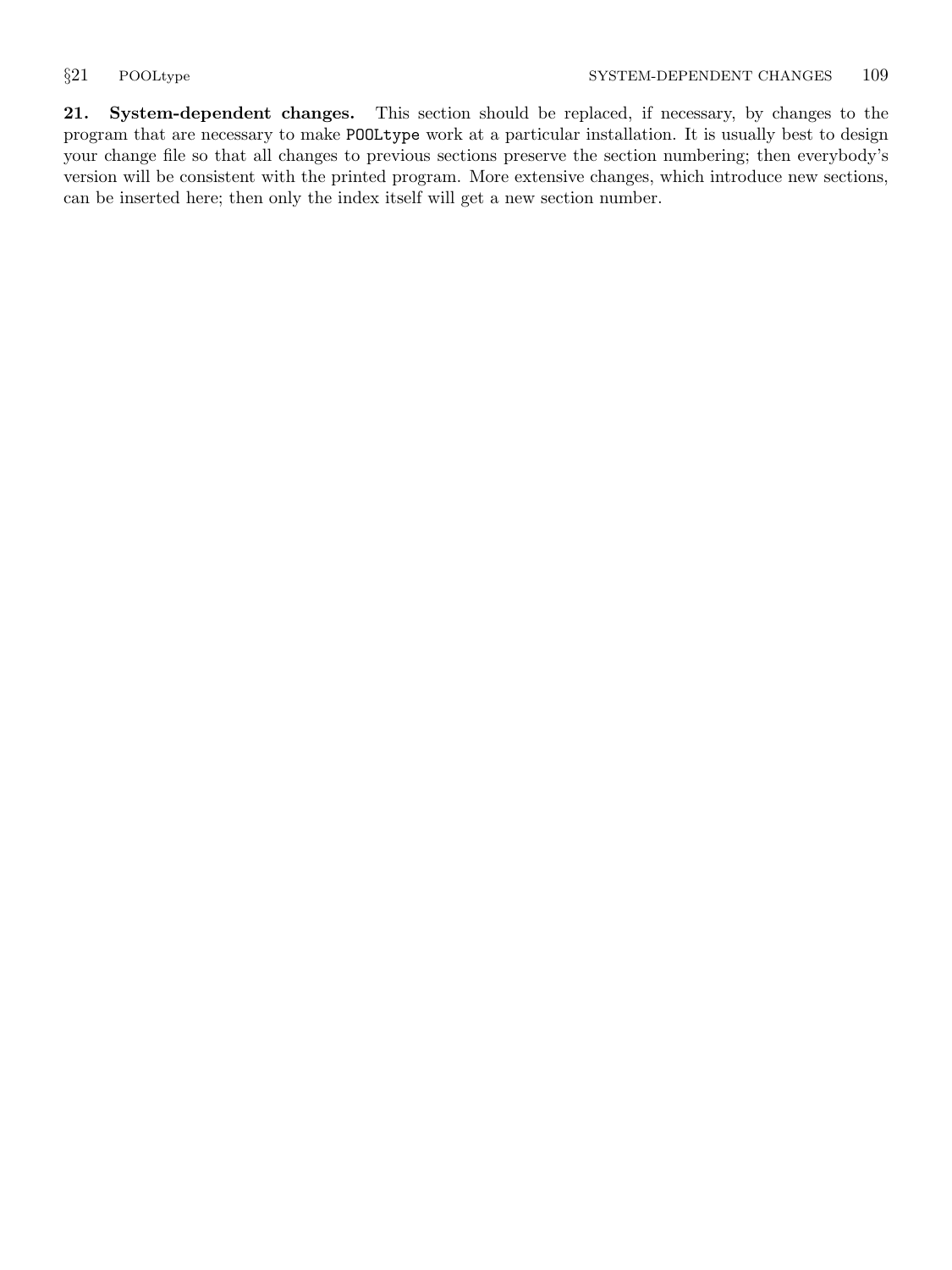<span id="page-9-0"></span>22. Index. Indications of system dependencies appear here together with the section numbers where each identifier is used.

abort: [15,](#page-5-0) [19,](#page-6-0) [20.](#page-7-0) ASCII code: [4.](#page-2-0)  $ASCII\_code: 5, 6, 7.$  $ASCII\_code: 5, 6, 7.$  $ASCII\_code: 5, 6, 7.$  $ASCII\_code: 5, 6, 7.$  $ASCII\_code: 5, 6, 7.$  $ASCII\_code: 5, 6, 7.$  $ASCII\_code: 5, 6, 7.$ boolean: [18](#page-6-0).  $carriage\_return: 9, 17.$  $carriage\_return: 9, 17.$  $carriage\_return: 9, 17.$  $carriage\_return: 9, 17.$  $char: 6.$  $char: 6.$  $char: 6.$ character set dependencies: [10,](#page-4-0) [17.](#page-6-0)  $chr: 6, 7, 10, 11.$  $chr: 6, 7, 10, 11.$  $chr: 6, 7, 10, 11.$  $chr: 6, 7, 10, 11.$  $chr: 6, 7, 10, 11.$  $chr: 6, 7, 10, 11.$  $chr: 6, 7, 10, 11.$  $chr: 6, 7, 10, 11.$ count: [13,](#page-5-0) [14,](#page-5-0) [15](#page-5-0), [16,](#page-5-0) [20](#page-7-0).  $decr: \underline{3}.$  $decr: \underline{3}.$  $decr: \underline{3}.$  $do\_nothing$ :  $\underline{3}$  $\underline{3}$  $\underline{3}$ .  $eof: 19, 20.$  $eof: 19, 20.$  $eof: 19, 20.$  $eof: 19, 20.$ eoln: [20](#page-7-0). false:  $19$ .  $first\_text\_char: 6, 11.$  $first\_text\_char: 6, 11.$  $first\_text\_char: 6, 11.$  $first\_text\_char: 6, 11.$  $first\_text\_char: 6, 11.$  $i: \underline{6}.$  $i: \underline{6}.$  $i: \underline{6}.$ incr:  $\frac{3}{16}$ , [16,](#page-5-0) [20.](#page-7-0) initialize:  $2, 15$  $2, 15$  $2, 15$ . *integer*: [6,](#page-2-0) [12,](#page-5-0) [13](#page-5-0).  $invalid\_code: 9, 11.$  $invalid\_code: 9, 11.$  $invalid\_code: 9, 11.$  $invalid\_code: 9, 11.$  $k: \frac{12}{3}$  $k: \frac{12}{3}$  $k: \frac{12}{3}$ .  $l: \underline{12}$ .  $last\_text\_char: 6, 11.$  $last\_text\_char: 6, 11.$  $last\_text\_char: 6, 11.$  $last\_text\_char: 6, 11.$  $last\_text\_char: 6, 11.$  $lc\_hex:$  [16](#page-5-0).  $m: \underline{12}$  $m: \underline{12}$  $m: \underline{12}$ .  $n: \underline{12}$ .  $null\_code: \underline{9}.$ ord: [7](#page-2-0). output: [2.](#page-1-0) pool\_file:  $\underline{2}$  $\underline{2}$  $\underline{2}$ , [12,](#page-5-0)  $\underline{18}$ , [19](#page-6-0), [20.](#page-7-0)  $\textit{POOLtype}: \quad \underline{\mathbf{2}}.$ read: [20](#page-7-0).  $read\_ln: 20$ . reset: [19](#page-6-0).  $s: \underline{12}$  $s: \underline{12}$  $s: \underline{12}$ . system dependencies: [2,](#page-1-0) [6,](#page-2-0) [8](#page-3-0), [10,](#page-4-0) [17](#page-6-0), [21.](#page-8-0) The T<sub>E</sub>Xbook: [10](#page-4-0), [17.](#page-6-0) text\_char:  $\underline{6}$ , [7](#page-2-0), [12,](#page-5-0) [18](#page-6-0). true: [17](#page-6-0), [20.](#page-7-0) write: [16,](#page-5-0) [20.](#page-7-0) write ln: [15,](#page-5-0) [16](#page-5-0), [20.](#page-7-0)  $xchr: \underline{7}, 8, 10, 11, 16, 17, 20.$  $xchr: \underline{7}, 8, 10, 11, 16, 17, 20.$  $xchr: \underline{7}, 8, 10, 11, 16, 17, 20.$  $xchr: \underline{7}, 8, 10, 11, 16, 17, 20.$  $xord: \underline{7}, 11, 20.$  $xord: \underline{7}, 11, 20.$  $xord: \underline{7}, 11, 20.$  $xord: \underline{7}, 11, 20.$  $rsum: 18, 19, 20.$  $rsum: 18, 19, 20.$  $rsum: 18, 19, 20.$  $rsum: 18, 19, 20.$  $rsum: 18, 19, 20.$  $rsum: 18, 19, 20.$